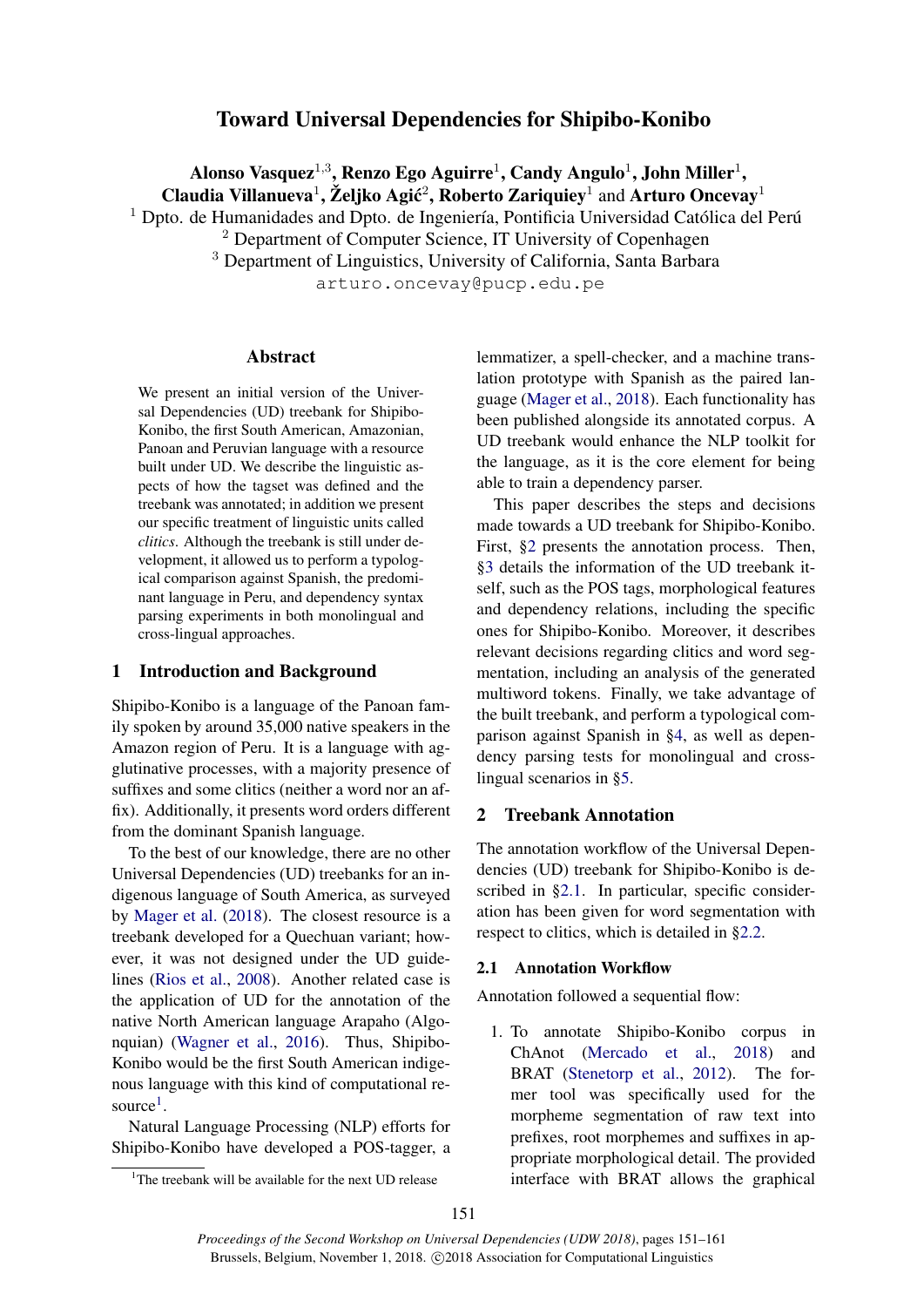annotation of syntactic information over the segmentation. We used part of speech and relation names determined prior to the decision to conform to UD v2.0.

2. To compile segmented corpus into UD v2.0 format: Gather all annotations from ChAnot and BRAT into single file in UD v2.0 format. Compress detail segmentation of prefixes and suffixes to only segment on clitic boundaries. Add clitic features, and convert non-standard to UD v2.0 standard universal POS and dependency relation notation.

# <span id="page-1-1"></span>2.2 Clitics and Segmentation

In terms of its morphological profile, Shipibo-Konibo favors synthetic word formations. That is, in Shipibo-Konibo, words are often composed of a root and one or more bound morphemes. Some of these morphemes may be considered *clitics*, linguistic elements that do not fit either the prototype of word or that of affix. Similar elements are labelled *particles* in the Universal Dependencies tradition, but we prefer *clitics*, following the arguments presented in [Zwicky](#page-10-3) [\(1977,](#page-10-3) [1985\)](#page-10-4). In the Panoan literature, these intermediate linguistic units have also been called *clitics* [\(Fleck,](#page-9-2) [2013;](#page-9-2) [Valenzuela,](#page-10-5) [2003;](#page-10-5) [Zariquiey,](#page-10-6) [2015\)](#page-10-6), so we consider it appropriate to follow this terminology in the development of our Shipibo-Konibo treebank.

As *clitics*, these linguistic units exhibit some features that resemble those attested in words. This intermediate nature clashes with the dichotomic division between morphology and syntax, in which linguistic units belong to one of these domains (see [Dixon and Aikhenvald](#page-8-0) [\(2002\)](#page-8-0); [Haspelmath](#page-9-3) [\(2011\)](#page-9-3) for discussion).

Taking all this into consideration, we have made the methodological decision of treating clitics as independent syntactic words. Therefore, the relationships between words and clitics is rendered as syntactic and is annotated by means of the appropriate dependency. All clitics in Shipibo-Konibo are phrasal in nature and treating them as independent words captures this in a more precise way (although annotation may be more time-consuming). In section [2.3](#page-1-2) we present some examples.

Furthermore, following the principles for tokenizing a surface word into multiple *inflectional groups* (IGs) proposed by [Çöltekin](#page-8-1) [\(2016,](#page-8-1) p. 2), we segment clitics as independent words because they and their host may participate in different

syntactic relations. For instance, in the Shipibo-Konibo sentence *ea=ra joke* (I came), *ea* is the pronoun (I) in a dependency of  $nsub$  from the verb *joke* (came), whereas *=ra* is an evidential clitic in the dependency of aux:valid.

Languages with similar morphological profiles have treebanks in Universal Dependencies, such as Finnish [\(Pyysalo et al.,](#page-10-7) [2015\)](#page-10-7), Turkish [\(Sulubacak](#page-10-8) [et al.,](#page-10-8) [2016\)](#page-10-8) or Kazakh [\(Tyers and Washington,](#page-10-9) [2015\)](#page-10-9). Nevertheless, those treebanks do not tend to systematically label bound morphemes as independent words, as we aim to do in the development of our treebank because of the reasons mentioned above.

#### <span id="page-1-2"></span>2.3 Language Examples

We present two Shipibo-Konibo sentences in anticipation of further discussion.

The sentence *Jatianra en ja maxko bake panshin kírika menike* (So, I give this little boy a yellow book) in Figure [1](#page-2-0) presents a ditransitive verb with direct and indirect objects. The clitic *=ra* has an evidential function, hence it projects the dependency relation aux:valid to the main verb *menike* (gave). The clitic  $=n$  expresses nominal case and projects to the token's core word. In Shipibo-Konibo, adjectives tend to precede nominal heads, with determiners preceding both adjectives and nominal heads as shown in the phrase *ja maxko bake*.

The sentence *Joninronki yoyo aká iki: "Jen, enra moa onanke"* (They say the man said, "Ah, I already knew that") in Figure [2](#page-2-0) presents a direct speech construction showing two main verbs, each one with a evidentiality clitic. There are two multiword tokens with three syntactic words each, *joni =n =ronki* and *e =n =ra*.

### <span id="page-1-0"></span>3 Shipibo-Konibo Treebank

Our current Shipibo-Konibo treebank is the result of the syntactic annotation of 407 sentences extracted from parallel Shipibo-Konibo and Spanish educational materials and storybooks – complemented with elicited sentences produced and translated by the Shipibo-Konibo members of our team. This is a small treebank with work still ongoing (Table [1\)](#page-2-1).

# 3.1 Typological features of Shipibo-Konibo

Shipibo-Konibo presents a basic AOV/SV con-stituent order (Figures [1](#page-2-0)  $\&$  [2\)](#page-2-0), but it exhibits other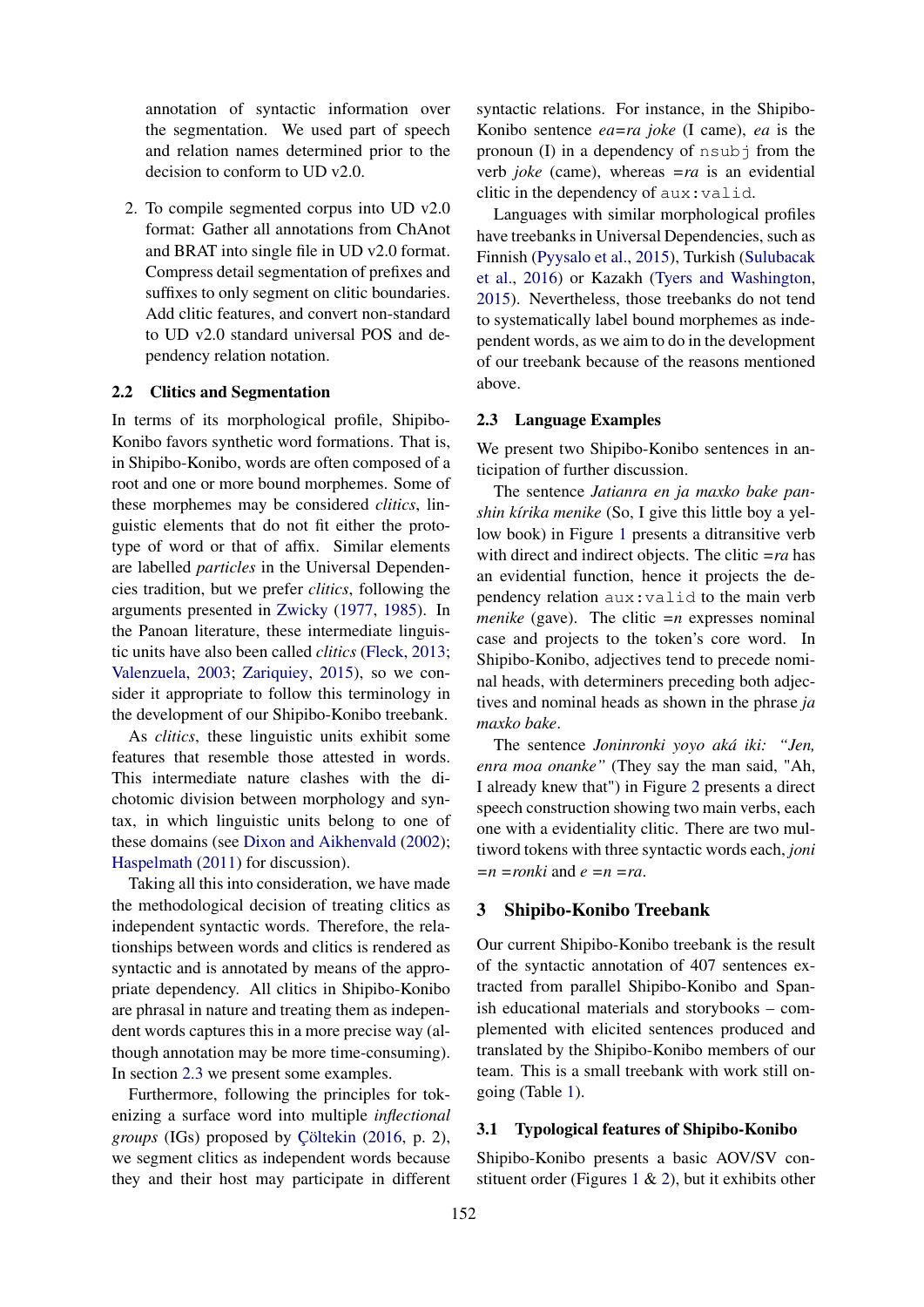<span id="page-2-0"></span>

Figure 1: Dependency graph - clitic example (So, I gave that little boy a yellow book.)



<span id="page-2-1"></span>Figure 2: Dependency graph - complex clitic example (They say the man said, "Ah, I already knew that.")

| Item                | Count |
|---------------------|-------|
| <b>Sentences</b>    | 407   |
| Orthographic tokens | 2706  |
| Syntactic words     | 3148  |

Table 1: Corpus Description.

pragmatically conditioned orders. NP-modifiers often precede their head (Figure [1\)](#page-2-0) and verbs do not show either subject or object cross-reference.

As this is first treebank for any South-American indigenous language, there could well be novel grammatical features of Shipibo-Konibo not included in any other treebanks.

### <span id="page-2-2"></span>3.2 Universal Part of Speech (POS) Tags

1 of 17 POS tags, mainly based in the Google uni-Universal Dependencies (UD) introduces a tagset versal part-of-speech tags [\(Petrov et al.,](#page-9-4) [2012\)](#page-9-4). All of them have been employed in the development of the Shipibo-Konibo treebank. The POS tags and frequencies in the treebank are shown in table [2.](#page-3-0)

The POS tag X is used for labelling onomatopoeia, which is a relevant POS in various Panoan languages, including Shipibo-Konibo [\(Valenzuela,](#page-10-5) [2003;](#page-10-5) [Zariquiey,](#page-10-6) [2015,](#page-10-6) [2011\)](#page-10-10). UD does not have an onomatopoeia POS tag. Hence, we opted to use X to label it. In other treebanks, onomatopoeias were ascribed to different POS tags. For example, [Badmaeva](#page-8-2) [\(2016\)](#page-8-2) in her "Universal Dependencies for Buryat" states that "the case of onomatopoeia is also an interjection" [\(2016,](#page-8-2) p. 40). However,

onomatopoeias in Shipibo-Konibo are members of a special closed part of speech. They are used in combination with semantically generic verbs or auxiliaries as a productive strategy in order to form new words. Therefore, we considered it appropriate to label them as a different and independent POS.

As discussed in [§2.2,](#page-1-1) Shipibo-Konibo *clitics* are a special type of linguistic unit that ought to be treated as an independent POS. Since Universal Dependencies does not present a clitic POS tag, but it does present a particle POS tag, PART, we opted to treat the Shipibo-Konibo clitics as particles, since *clitics* are often called *particles* ([§2.2\)](#page-1-1). These linguistic units are divided into three different categories: nominal clitic (expressing case and only used with nominal phrases), second position clitics (mainly expressing evidentiality and following the first constituent of a sentence), and less-fixed clitics (expressing adverbial value and used with any kind of POS). In this sense, it is important to remark that we are not considering them as adpositions ADP, since they belong to a closed set of items that occur before (preposition) or after (postposition) a complement composed of a noun phrase, noun, pronoun, or clause that functions as a noun phrase. Thus, they form a single structure with the complement to express its grammatical and semantic relation to another unit within a clause.

The high PART frequency noted in table [2](#page-3-0) could impact performance in tasks as part-of-speech tagging or even syntax dependency parsing if it would require prior POS tag information. This was dis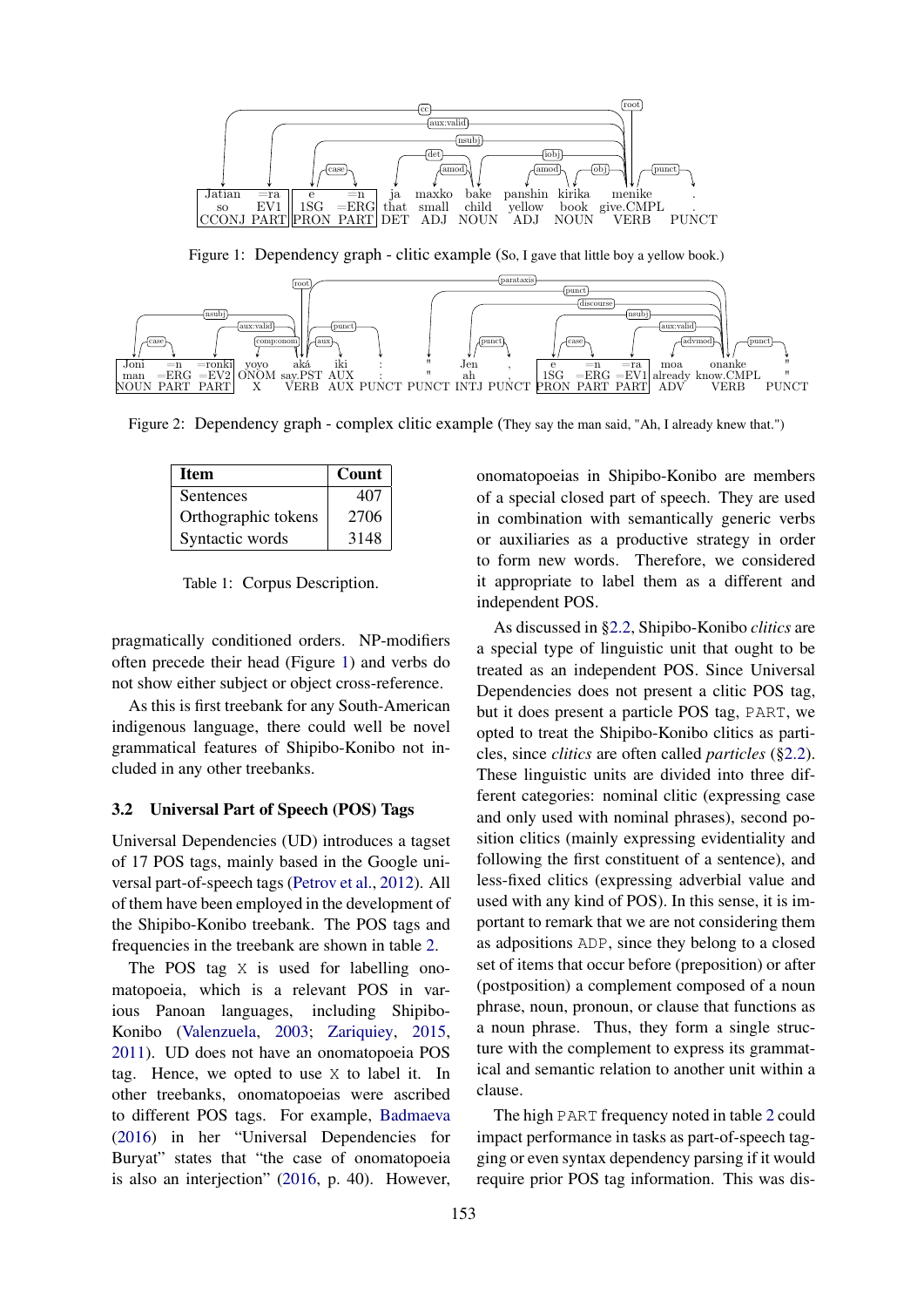cussed and analyzed by [Endresen et al.](#page-9-5) [\(2016\)](#page-9-5) in a Russian corpus. We believe it will be important to measure whether the impact would be positive or negative in morphosyntactic tasks for Shipibo-Konibo as well, and thus, we would like to extend the discussion to a multilingual approach as further work.

<span id="page-3-0"></span>

| <b>POS</b>              | Count                     | %     |  |  |
|-------------------------|---------------------------|-------|--|--|
| <b>Open class words</b> |                           |       |  |  |
| <b>NOUN</b>             | 574                       | 18.2  |  |  |
| <b>VERB</b>             | 575                       | 18.3  |  |  |
| <b>ADJ</b>              | 119                       | 3.8   |  |  |
| <b>ADV</b>              | 103                       | 3.3   |  |  |
| <b>PROPN</b>            | 52                        | 1.7   |  |  |
| <b>INTJ</b>             | 7                         | 0.2   |  |  |
|                         | <b>Closed class words</b> |       |  |  |
| <b>PART</b>             | 440                       | 14.0  |  |  |
| <b>PRON</b>             | 177                       | 5.6   |  |  |
| <b>AUX</b>              | 162                       | 5.1   |  |  |
| <b>DET</b>              | 123                       | 3.9   |  |  |
| <b>CCONJ</b>            | 93                        | 3.0   |  |  |
| ADP                     | 36                        | 1.1   |  |  |
| <b>NUM</b>              | 22                        | 0.7   |  |  |
| X (ONOM)                | 4                         | 0.1   |  |  |
| <b>SCONJ</b>            | 1                         | < 0.1 |  |  |
| <b>Other</b>            |                           |       |  |  |
| <b>PUNCT</b>            | 654                       | 20.8  |  |  |
| <b>SYM</b>              | 2                         | 0.1   |  |  |

Table 2: Universal POS.

## 3.3 Universal Morphological Features

The universal morphological features of UD are based on [Zeman](#page-10-11) [\(2008\)](#page-10-11)'s "Reusable tagset conversion using tagset drivers" with the concept of an expandable feature structure that could support any tagset. Tagset labels aim to "distinguish additional lexical and grammatical properties of words, not covered by the POS tags" [\(Nivre et al.,](#page-9-6) [2017\)](#page-9-6). A list of the morphological features and values used in the Shipibo-Konibo treebank annotation are given in Table [3;](#page-3-1) most are already defined in Universal Dependencies. The few morphological features of Shipibo-Konibo that require labels not currently in Universal Dependencies are underlined in Table [3.](#page-3-1)

The new morphological features are further defined below.

Aspect=And, Ven Shipibo-Konibo uses a set of

<span id="page-3-1"></span>

| <b>Feature</b> | Values                                    |
|----------------|-------------------------------------------|
| Animacy        | Inam, Anim                                |
| Aspect         | Perf, Hab, Iter, Imp, And, Ven            |
| Case           | Loc, Ela, Abl, Abs, Dat, Dis, Gen, Ill,   |
|                | Abe, Equa, Erg, Com, All, Tem, Ine,       |
|                | Voc, Chez                                 |
| Evidentiality  | Fh. Nfh                                   |
| Mood           | Jus, Frus, Des, Imp, Prev, Ind, Int       |
| Number         | Sing, Plur, Dual                          |
| Person         | 1, 2, 3                                   |
| Polarity       | Neg, Pos                                  |
| Tense          | Past1, Past2, Past3, Past4, Past5, Past6, |
|                | Fut1, Fut2                                |
| VerbForm       | Part, Inf                                 |
| Voice          | Mid, Rep, Act, Cau, App                   |
| Clitic         | Nomel, Spel, Lfel                         |

Table 3: Features in Shipibo-Konibo

deictic morphemes which indicate associated motion, *going* (andative) versus *coming* (venitive). Although there is literature arguing that associated motion should be treated as an independent grammatical category, the interaction between associated motion and aspect is well known [\(Guillaume,](#page-9-7) [2009\)](#page-9-7).

- Case=Chez [Valenzuela](#page-10-5) defines a chezative case, which can be translated as "to/at the place where X is/lives" [\(2003,](#page-10-5) p. 232). Shipibo-Konibo encodes this case with the clitic *-ibá* ∼ *-ibat*.
- Mood=Int Questions in Shipibo-Konibo are encoded by bound morphemes which are labeled by the dependency relation aux:valid (see [§3.4.1\)](#page-4-0).
- Tense=Past1, Past2, Past3, Past4, Past5, Past6 Shipibo-Konibo presents six productive past categories. These tense categories are expressed by verbal bound morphemes. These features are presented in Table [4.](#page-4-1)
- Tense=Fut1, Fut2 Shipibo-Konibo also has two different classes of future tense, expressed by bound morphemes. These features are also presented in Table [4.](#page-4-1)
- Clitic=Nomcl, Spcl, Lfcl In [§3.2](#page-2-2) we introduced clitics with the PART POS tag, while also defining the three clitic categories as nominal clitic (Nomcl), second position clitic (Spcl), and less-fixed clitic (Lfcl).

Features currently annotated in the Shipibo-Konibo treebank are shown in Table [5.](#page-4-2) These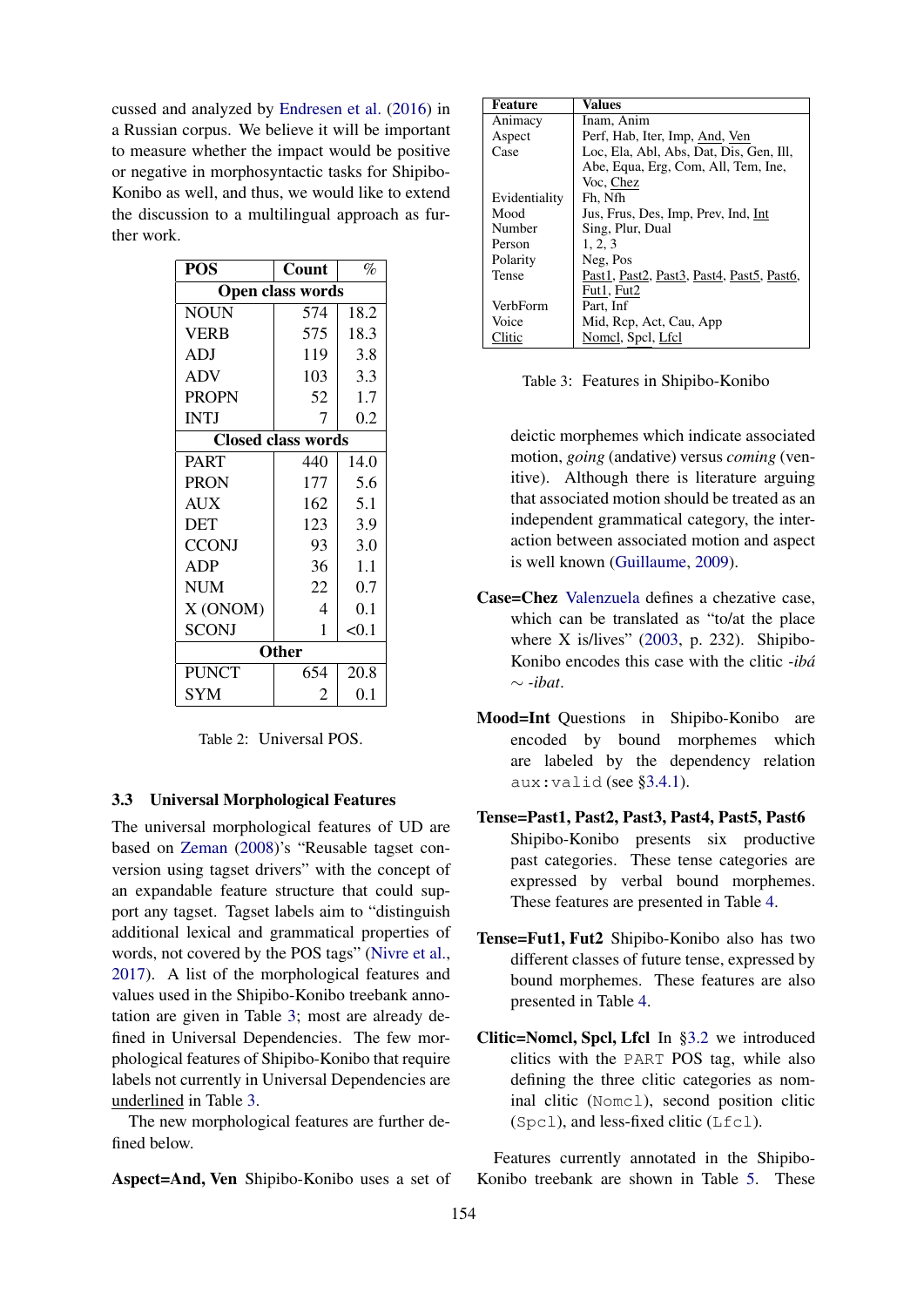<span id="page-4-1"></span>

| Universal<br>features   | Bound<br>morpheme                                              | Meaning                                  |
|-------------------------|----------------------------------------------------------------|------------------------------------------|
| Past1                   | -wan                                                           | earlier the same day                     |
| Past <sub>2</sub>       | -ibat $\sim$ -ibá                                              | yesterday, a few days ago                |
| Past <sub>3</sub>       | -yantan                                                        | some months, a few years ago             |
| Past4                   | -rabe                                                          | ca. 9 months to 3 years ago              |
| Past <sub>5</sub>       | $-kati(t)$                                                     | distant past, many years ago             |
| Past <sub>6</sub>       | -ni                                                            | remote past                              |
| Fut1                    | $-nonx(iki)$                                                   | indefinite future                        |
| Fut2<br>$\cdot$ $\cdot$ | -vá $\sim$ -vat<br>$\sim$<br><b>Contract Contract Contract</b> | tomorrow<br>х.<br>201205<br>$\sqrt{200}$ |

Adapted from [Valenzuela](#page-10-5) [\(2003,](#page-10-5) p. 284-285)

Table 4: Tense Features

have been automatically inferred based on POS tag, dependency relation, lexical, and, in the case of AdpType, language type information. Our next work update should deliver manually annotated features as well.

<span id="page-4-2"></span>

| <b>Feature</b> | Value | Count |
|----------------|-------|-------|
| Clitic         | Nomel | 263   |
| Clitic         | Spcl  | 176   |
| Clitic         | Lfcl  |       |
| PronType       | Int   | 86    |
| AdpType        | Post  | 36    |

Table 5: Inferred Features.

# 3.4 Dependency Relations

UD defines a set of 37 dependency relations, mainly based on "Universal Stanford Dependencies: A cross-linguistic typology" by [Marneffe](#page-9-8) [et al.](#page-9-8) [\(2014\)](#page-9-8). Thirty-one of these 37 relations were employed in our Shipibo-Konibo treebank. One of the main characteristics of UD is that relations link content words rather than abstract nodes, i.e., *lexicalism* [\(Nivre et al.,](#page-9-6) [2017\)](#page-9-6). Dependency relations and frequencies in the treebank are reported in Table [6.](#page-4-3) It is worth mentioning that the frequency of acl and ccomp relation labels is low due to the choice of annotated sentences rather than a specific property of the language.

### Shipibo-Konibo specific relations

While UD aims to provide "a universal inventory of categories and guidelines to facilitate consistent annotation of similar constructions across languages" [\(Nivre et al.,](#page-9-6) [2017\)](#page-9-6), it also allows language-specific subtype relation labels when necessary. For the Shipibo-Konibo treebank, we considered the inclusion of two new subtype relation labels: aux:valid and compound:onom.

<span id="page-4-3"></span>

| <b>Relation</b> | Count          | $\%$  |
|-----------------|----------------|-------|
| punct           | 654            | 20.8  |
| root            | 407            | 12.9  |
| nsubj           | 314            | 10.0  |
| case            | 299            | 9.5   |
| obj             | 189            | 6.0   |
| aux:valid       | 176            | 5.6   |
| aux             | 172            | 5.5   |
| amod            | 133            | 4.2   |
| det             | 130            | 4.1   |
| advcl           | 112            | 3.6   |
| advmod          | 103            | 3.3   |
| cc              | 93             | 3.0   |
| obl             | 87             | 2.8   |
| cop             | 67             | 2.1   |
| nmod            | 67             | 2.1   |
| compound        | 46             | 1.5   |
| conj            | 39             | 1.2   |
| iobj            | 21             | 0.7   |
| nummod          | 15             | 0.5   |
| discourse       | 6              | 0.2   |
| appos           | 6              | 0.2   |
| flat            | $\overline{4}$ | 0.1   |
| vocative        | 3              | 0.1   |
| acl             | $\mathbf{1}$   | < 0.1 |
| ccomp           | 1              | < 0.1 |

Table 6: Dependency Relations

#### <span id="page-4-0"></span>3.4.1 Relation subtype - aux:valid

An auxiliary is an element that may express different grammatical categories such as time, aspect, mood, voice and evidentiality. In Shipibo-Konibo, evidentiality and mood are expressed through a subset of clitics. These clitics are ascribed to the relation aux, but in order to distinguish them from verbal auxiliaries, they receive the subtype relation label val. This subcategory refers to the notion of *validator*, as defined by [Cerrón-Palomino](#page-8-3) [\(2008,](#page-8-3) p. 166) for Quechua. For example, the sentence *Enra yapa yoá akai* (I cook fish) uses the first-hand evidentiality clitic *=ra* [\(Valenzuela,](#page-10-5) [2003,](#page-10-5) p. 534) to express that the speaker witnessed the event. See Figures [1](#page-2-0) & [2](#page-2-0) for more examples.

Note the high frequency of use for aux: valid shown in Table [6.](#page-4-3) At 176 instances, 5.6% of all syntactic words, almost half of Shipibo-Konibo sentences would include an expression of evidentiality (given seldom more than one aux:valid is used per sentence). This high frequency expression of evidentiality is an intriguing linguistic phe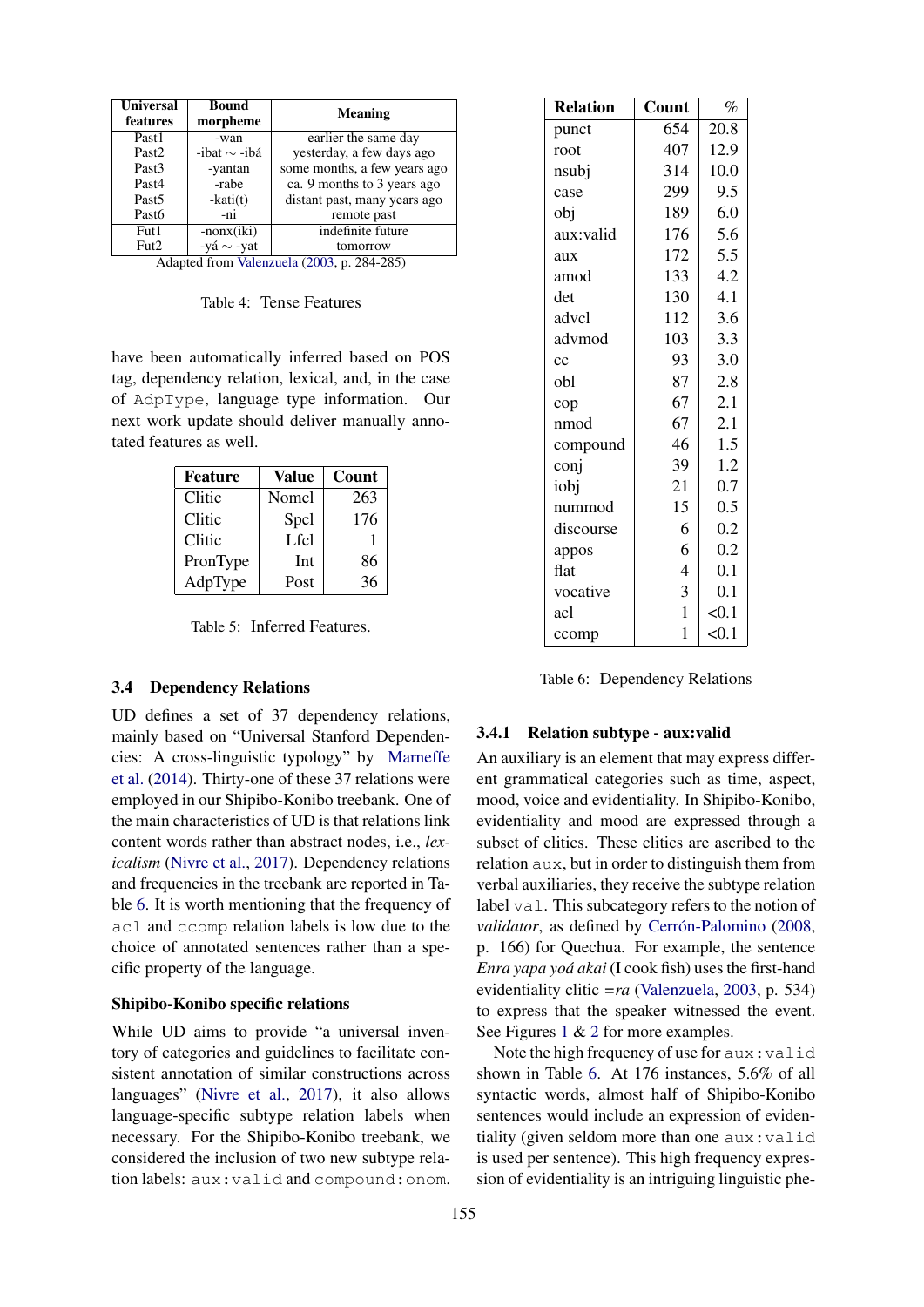nomenon and worth further study.

### 3.4.2 Relation subtype - compound:onom

Similar to other languages of the Panoan language family, in Shipibo-Konibo, onomatopoeias are considered as a closed word class [\(Valenzuela,](#page-10-5) [2003\)](#page-10-5). In this language there are constructions that include two *semantically generic* verbs: *ati* (do) or *iti* (be) [\(Valenzuela,](#page-10-5) [2003,](#page-10-5) p. 83). These elements may be combined with onomatopoeias in order to create a type of compound verb.

We decided to use the subtype relation label compound:onom for those specific types of compound verbs. For example, the verb *yoyo iti* (to speak) corresponds to a compound formed by the verb *iti* (be) and the onomatopoeia *yoyo* (speech noise). In spite of the fact that they are two differentiated entities, both elements constitute a unit at the semantic level, and therefore are compounds in Universal Dependencies. See Figure [2](#page-2-0) as another example.

There is a significant use of compounds, 46 instances and 1.5% of syntactic words (Table [6\)](#page-4-3), but only a few are due to onomatopoeia. While deemed important in the language, onomatopoeias have low frequency representation in the current instance of the treebank.

# 3.5 Segmentation and Multiword Tokens

Our decision to split orthographic tokens on clitic boundaries in [§2.2](#page-1-1) results in an abundance of multiple syntactic word tokens (Table [7\)](#page-5-1) with 402 multiword tokens (MWTs) of 2706 total tokens. The clitic of second position, Spcl, invokes the dependency relation aux:valid typically with the clausal head and not with the core word of the MWT. The nominal clitic, Nome 1, invokes the dependency relation case with the core word of the MWT.

The cases where a token contains multiple clitics, the Spcl comes later. This has the effect of preserving projectivity. We continue to follow this issue of multiple clitic MWTs and projectivity.

### 3.6 Multiword Tokens vs Other Languages

Indeed, Shipibo-konibo has proportionally many more Multiword tokens (MWTs) than Spanish or Turkish, a language considered agglutinative, but less than Hebrew. Table [8](#page-5-2) shows the differences where ∼15% of Shipibo-Konibo tokens are multiword versus ∼3% for Turkish, much less for Spanish, and ∼32% for Hebrew.

<span id="page-5-1"></span>

| <b>Property</b> | Value        | Count                   |
|-----------------|--------------|-------------------------|
| <b>MWTs</b>     | All          | 402                     |
| Num words       | 2            | 362                     |
| Relation        | case         | 260                     |
| Relation        | aux:valid    | 138                     |
| Relation        | other        |                         |
| Head            | not MWT core | 137                     |
| Num words       | 3            | 40                      |
| Relation        | aux:valid    | 35                      |
| Relation        | other        | $\overline{\mathbf{5}}$ |
| Head            | not MWT core |                         |

Table 7: Multiword Tokens

The big differences in MWT relative frequency is surprising given the UD documentation's explicit encouragement to use MWTs for annotating clitics [\(Universal Dependencies contributors,](#page-10-12) [2018\)](#page-10-12). Our decision to segment tokens by phrasal clitic boundaries likely explains part of this large difference versus even other agglutinative languages.

<span id="page-5-2"></span>

| <b>Item</b>                                    | <b>Quantity</b> |                           |         |                   |  |  |  |  |
|------------------------------------------------|-----------------|---------------------------|---------|-------------------|--|--|--|--|
|                                                | Shipibo         | Spanish                   | Turkish | <b>Hebrew</b>     |  |  |  |  |
| Sentences                                      | 407             | 17680                     | 5635    | $\overline{62}16$ |  |  |  |  |
| Tokens                                         | 2706            | 56422<br>115535<br>547681 |         |                   |  |  |  |  |
| <b>Multiword Tokens</b>                        |                 |                           |         |                   |  |  |  |  |
| Count                                          | 402             | 1887                      | 1640    | 37035             |  |  |  |  |
| $%$ tokens                                     | 14.86           | 0.34                      | 2.91    | 32.06             |  |  |  |  |
| See Spanish (Martínez Alonso and Zeman, 2017), |                 |                           |         |                   |  |  |  |  |

Hebrew [\(Goldberg et al.,](#page-9-10) [2017\)](#page-9-10), and Turkish [\(Sulubacak et al.,](#page-10-8) [2016\)](#page-10-8) treebanks.

# <span id="page-5-0"></span>4 Word Order vs Spanish

We examined word order differences between the dominant Spanish and Shipibo-Konibo. Spanish results are from the training set of the Es-Ancora treebank [\(Martínez Alonso and Zeman,](#page-9-9) [2017\)](#page-9-9), while Shipibo-Konibo results are from our treebank. Table [9](#page-6-1) reports counts and relative frequencies of a constituent *preceding* its head. Constituents are reported either by their dependency relation with their head or POS in the case of single syntactic word constituents. Relative frequency of following the head is just the complement of that of preceding the head.

Direct and oblique objects usually follow the head (typically a verb) in Spanish and precede the head in Shipibo-konibo. Auxiliary verbs usually precede the head in Spanish and follow the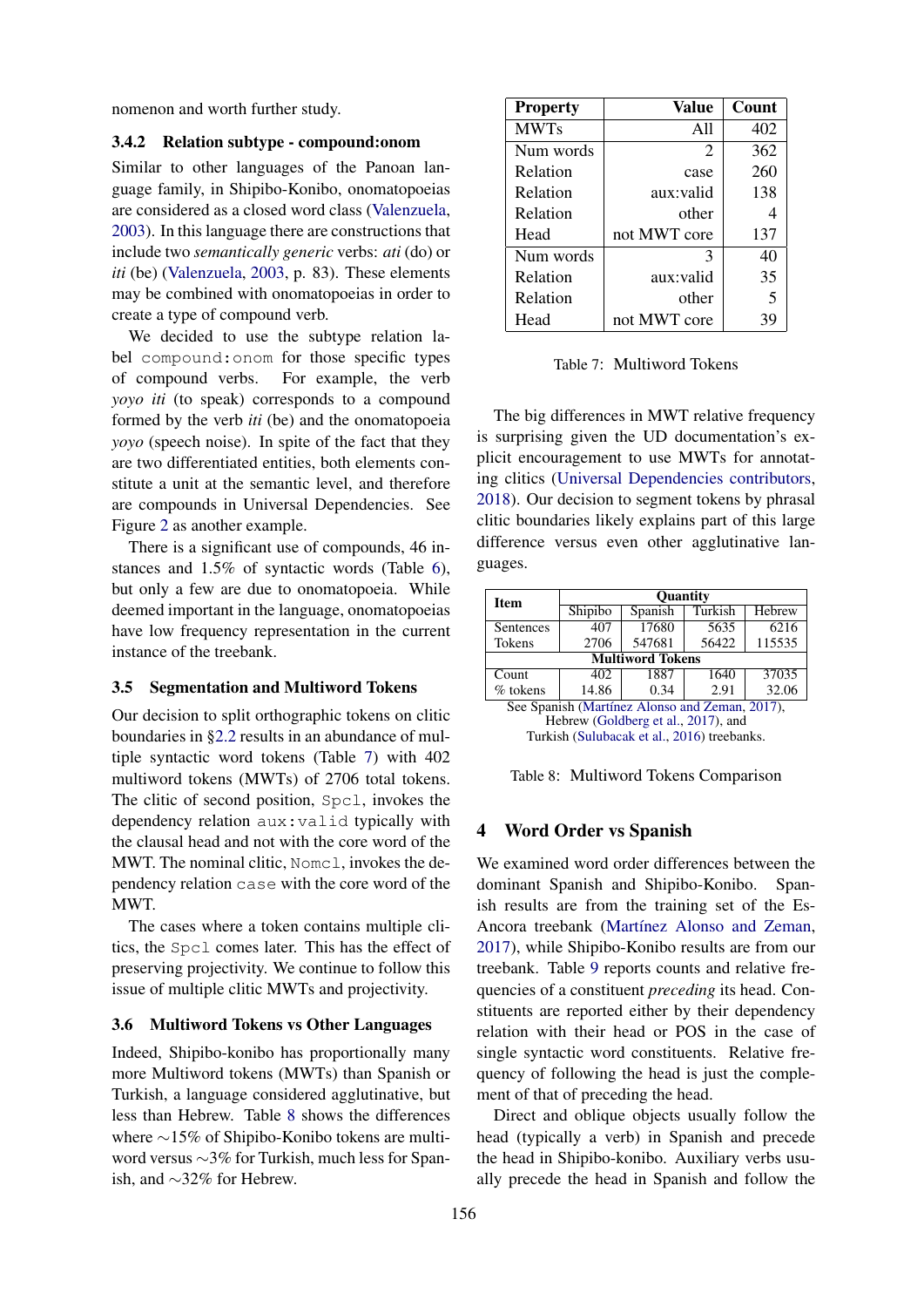head in Shipibo-Konibo. Spanish uses prepositions and Shipibo-Konibo postpositions, but determiners precede their heads in both languages. Similar differences and similarities follow for the less common constituents as well.

<span id="page-6-1"></span>

| <b>Constituent</b> | <b>Shipibo</b> |        | <b>Spanish</b> |      |
|--------------------|----------------|--------|----------------|------|
| $\prec$ Head       | Count          | %      | Count          | %    |
| obj                | 157            | 83.1   | 898            | 24.3 |
| obl                | 64             | 73.6   | 209            | 15.3 |
| iobj               | 19             | 90.5   | 62             | 71.3 |
| nmod               | 59             | 88.1   | 8              | 0.3  |
| acl                | $\ast$         | $\ast$ | 0              | 0.0  |
| advcl              | 75             | 67.0   | 18             | 3.1  |
| ccomp              | $\ast$         | $\ast$ | 1              | 0.4  |
| advmod             | 91             | 88.4   | 298            | 52.1 |
| amod               | 106            | 79.7   | 261            | 18.4 |
| nummod             | 12             | 80.0   | 80             | 77.7 |
| appos              | 1              | 16.7   | 0              | 0.0  |
| cop                | 37             | 55.2   | 181            | 99.5 |
| <b>AUX</b>         | $\overline{2}$ | 1.2    | 737            | 95.3 |
| <b>ADV</b>         | 91             | 91.0   | 333            | 55.9 |
| DET                | 123            | 100.0  | 5661           | 99.1 |
| ADJ                | 77             | 75.5   | 279            | 16.8 |
| <b>ADP</b>         | 1              | 2.8    | 5373           | 98.8 |

\* Zero or one occurrence in Shipibo-Konibo corpus.

Table 9: Phrase or word order - Shipibo vs Spanish

Full confirmation of Shipibo-Konibo features versus the WALS database [\(Dryer and Haspel](#page-9-11)[math,](#page-9-11) [2013\)](#page-9-11) awaits further progress. But a review of word order from Table [9](#page-6-1) versus WALS largely confirms comparable word order features in WALS. An exception is adjective and noun head order. Our corpus shows ∼75% adjective preceding head (∼80% for adjective preceding *noun* head). So adjective precedes noun head order *dominates* versus the earlier finding by [Faust](#page-9-12) [\(1973\)](#page-9-12) reported in WALS of *no dominant order*.

### <span id="page-6-0"></span>5 Parsing for Shipibo-Konibo

Dependency syntax parsing is a complex task that usually requires a lot of annotated data, thus we decided to perform experiments in two different scenarios. The first one treats the treebank as an isolated corpus using monolingual methods, whereas the second one presents a cross-lingual experiment to identify which other languages from the UD v2.0 collection can support the parsing task for Shipibo-Konibo.

### 5.1 Monolingual Parsing

A straightforward test was performed using a greedy transition-based parser (Parsito) [\(Straka](#page-10-13) [et al.,](#page-10-13) [2015\)](#page-10-13) from UDPipe [\(Straka and Straková,](#page-10-14) [2017\)](#page-10-14) and the Yara Parser [\(Rasooli and Tetreault,](#page-10-15) [2015\)](#page-10-15), which is also a transition-based method but uses beam search. The obtained results with 10 fold cross-validation are presented in Table [10,](#page-6-2) where we perform parses with POS gold annotations and raw text.

<span id="page-6-2"></span>

| Input      | Parser  | UAS              | LAS              |
|------------|---------|------------------|------------------|
| Gold       | Parsito | $83.66 \pm 4.12$ | $77.81 \pm 4.33$ |
| <b>POS</b> | Yara    | $87.32 \pm 2.90$ | $81.25 \pm 3.45$ |
| Raw        | Parsito | $37.68 \pm 1.23$ | $30.39 \pm 1.34$ |
| text       | Yara    | $42.15 + 6.20$   | $29.19 \pm 3.90$ |

Table 10: Monolingual parsing accuracy for unlabeled (UAS) and labeled (LAS) attachment with gold POS tags and raw text as inputs

With the gold annotations, UAS and LAS scores from Parsito are greater than the language average of 78.59% and 72.81%, respectively, from [Straka](#page-10-14) [and Straková](#page-10-14) [\(2017\)](#page-10-14); and the Yara Parser provides slightly better results in most cases. The low difference may be caused by the different search approaches (greedy versus global beam search) in the transition-based parsers. Meanwhile, parsing raw text scored much worse, which was expected for the corpus size. However, most of the crossvalidation results has presented high variance; and thus, these results must not be treated as definitive ones, and only as a reference, as there could be overfitting and scarcity issues.

# 5.2 Cross-Lingual Parsing

We conducted an experiment with single-source cross-lingual delexicalized parser transfer from the UD v2.0 source languages into Shipibo-Konibo as the target language, in the vein of [Ze](#page-10-16)[man and Resnik](#page-10-16) [\(2008\)](#page-10-16).

In the experiment, we used the mate-tools graph-based parser by [Bohnet](#page-8-4) [\(2010\)](#page-8-4) with default settings. The entire Shipibo-Konibo treebank was our test set. We tagged the treebank for POS using MarMoT [\(Mueller et al.,](#page-9-13) [2013\)](#page-9-13) via 10-fold crossvalidation with a mean accuracy of  $93.94 \pm 1.38$ (s.d.). As we performed delexicalized transfer, all training and test data used only the following CoNLL-U features: ID, POS, HEAD, and DE-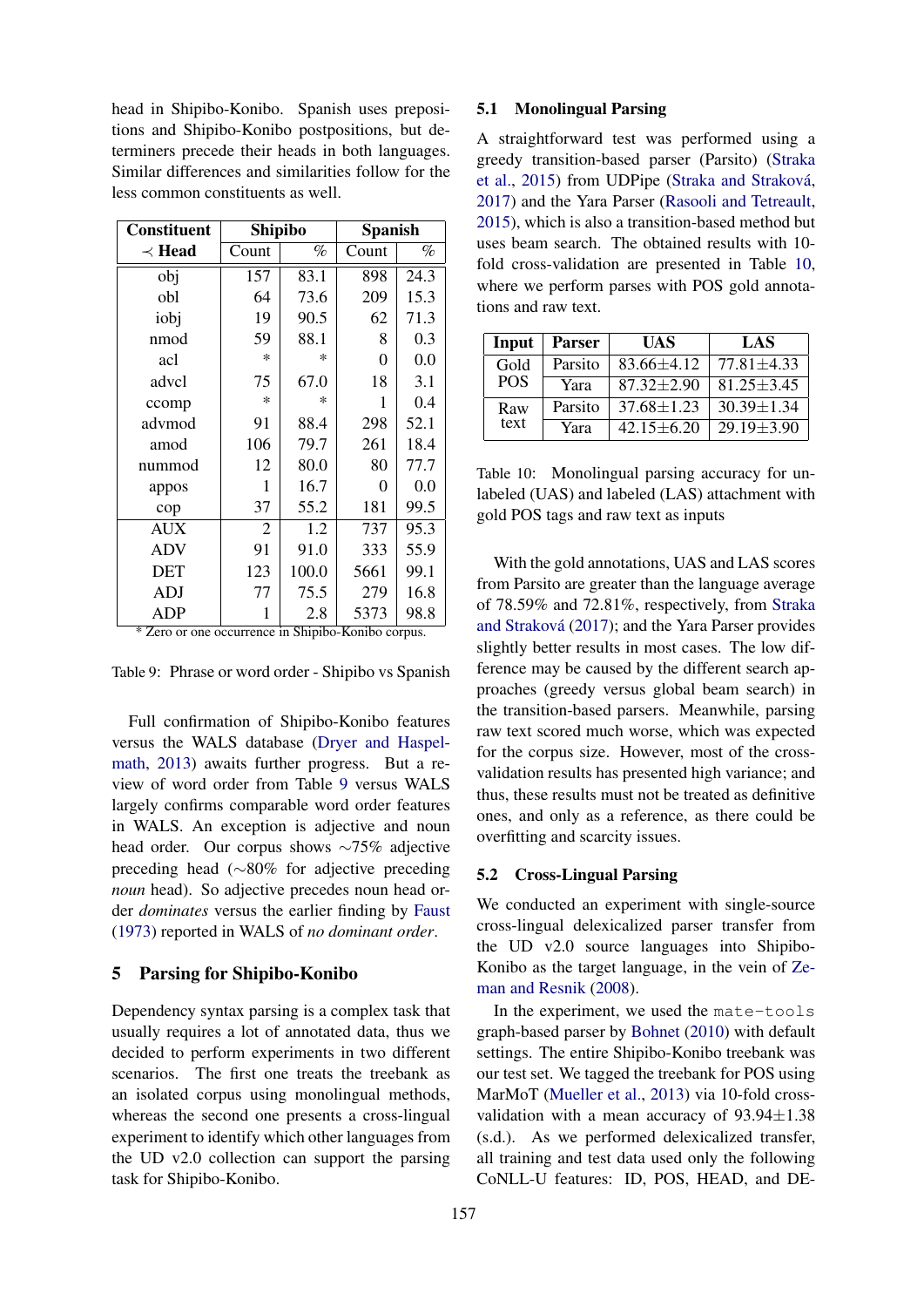<span id="page-7-0"></span>

| kk      | 66.42 | pl           | 54.02 | hr         | 48.80 | got           | 43.97 |
|---------|-------|--------------|-------|------------|-------|---------------|-------|
| ja ktc  | 63.26 | lv           | 53.81 | ja         | 48.46 | no            | 42.26 |
| eu      | 58.77 | cs cac       | 53.29 | en         | 48.29 | nl            | 42.22 |
| tr      | 58.73 | ro           | 53.29 | <b>SV</b>  | 47.86 | vi            | 41.57 |
| ta      | 57.49 | el           | 53.04 | sv lines   | 47.78 | swl           | 41.49 |
| fa      | 57.01 | grc          | 52.69 | sa         | 46.71 | pt bosque     | 40.98 |
| hi      | 56.89 | cs           | 51.63 | id         | 46.49 | grc proiel    | 40.72 |
| hu      | 56.46 | sl           | 51.50 | es ancora  | 46.15 | fi            | 39.31 |
| et      | 55.77 | cop          | 50.60 | gl treegal | 46.15 | it            | 39.31 |
| bg      | 55.56 | ru           | 50.51 | pt         | 45.98 | la proiel     | 38.11 |
| fi ftb  | 55.43 | sk           | 50.04 | es         | 45.42 | nl lassysmall | 37.98 |
| de      | 55.35 | gl           | 49.79 | en_esl     | 45.38 | cu            | 37.38 |
| la ittb | 55.26 | ru syntagrus | 49.57 | ca         | 45.17 | da            | 36.10 |
| sl sst  | 54.88 | la           | 49.02 | zh         | 45.17 | ar            | 33.96 |
| ug      | 54.58 | en lines     | 48.97 | uk         | 44.91 | ga            | 30.50 |
| cs cltt | 54.23 | fr           | 48.85 | pt_br      | 44.31 | he            | 23.22 |

Table 11: Cross-lingual parsing accuracy (UAS) for single-source delexicalized transfer parsers with Shipibo-Konibo as the target language. The source treebanks and their codes are from UD v2.0.

PREL. Yet, to avoid any dependency label inconsistencies since our treebank is small, we evaluated for UAS only. We excluded all multiword tokens from the experiment, while retaining their respective syntactic words. A single delexicalized parser was trained for each UD v2.0 source treebank and applied on the Shipibo-Konibo test data.

Table [11](#page-7-0) presents the results of the transfer parsing experiment. We achieve by far the best parsing results via the Kazakh delexicalized parser (66% UAS), closely followed by Japanese (63%), Basque and Turkish (ca 59%), and then Tamil, Persian, and Hindi (57%). Specifically, Kazakh presents morphosyntactic features similar to Shipibo-Konibo, such as SOV word order, high presence of agglutinative suffixes and head-final directionality [\(Mukhamedova,](#page-9-14) [2015\)](#page-9-14). Moreover, the results are interesting as the topperforming cluster of sources for Shipibo-Konibo comprises languages that mainly feature as outliers in most cross-lingual parsing research, owing to the strong mainstream bias towards experimenting with resource-rich languages, as argued by Agić et al.  $(2016)$ .

To further support our findings, we correlate the cross-lingual parsing UAS scores with language similarity of UD v2.0 source languages to Shipibo-Konibo. We express language similarity as pairwise Hamming distance between WALS vectors [\(Dryer and Haspelmath,](#page-9-11) [2013\)](#page-9-11) for Shipibo-Konibo and the respective UD v2.0 source languages similar to Agić [\(2017\)](#page-8-6). We depict this set of results in Figure [3,](#page-7-1) where we show a moderate negative correlation (Spearman's  $\rho =$ −0.43) between UAS and WALS distance, that

<span id="page-7-1"></span>

Figure 3: Cross-lingual parsing UAS scores correlated with source language WALS vector Hamming distance to Shipibo-Konibo. The correlation coefficient is Spearman's  $\rho$ .

is unlikely to be random at  $p < 0.05$ . In other words, the source languages that are more similar to Shipibo-Konibo in terms of WALS are more likely to provide Shipibo-Konibo with good delexicalized parsers. That said, some of the best source parsers are outliers in the figure: Kazakh and Basque yield good parsers for Shipibo-Konibo, but their WALS distance to it is large. This is due to the sparsity of WALS features for these languages: for example, 183 of 202 WALS features are null for Kazakh, and 188 for Basque, but only 41 for Japanese. Fixing these WALS feature deficiencies would in turn arguably strengthen the correlations to further support our findings. Besides, this analysis could be complemented by using a subset of WALS features that are generally available, as well as by inferring empty Kazakh features from related languages in the Kypchak group.

### 6 Conclusion and Future Work

We've presented Shipibo-Konibo from the Amazon region of Peru and our ample progress in building a treebank conforming to Universal Dependencies v2.0. We argued for segmenting syntactic words (versus tokens) along phrasal clitic boundaries and provided parse examples of this.

While our treebank is still a work in progress with 407 sentences, we've learned much already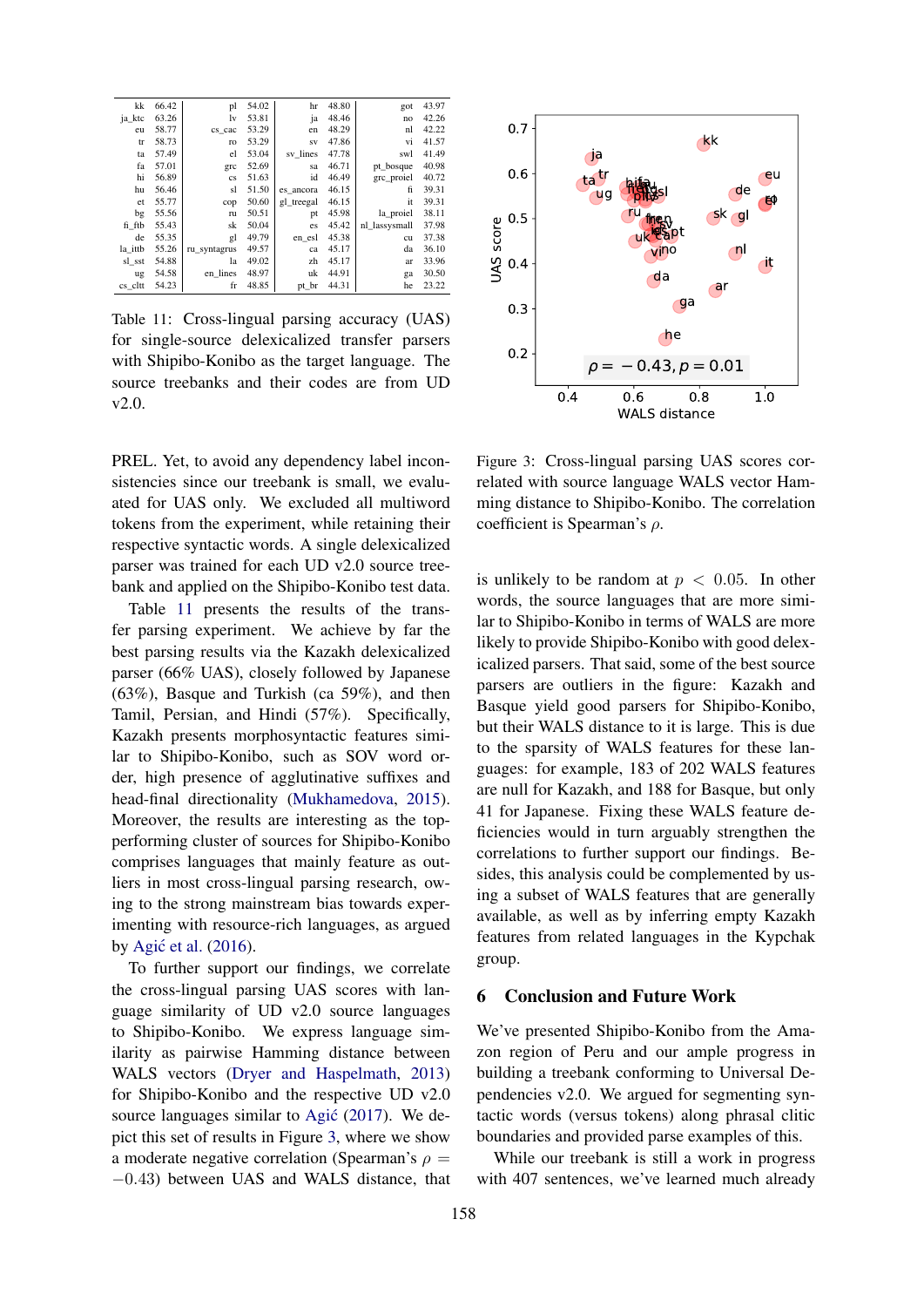about what distinguishes us from other languages and treebanks. Segmenting on phrasal clitics and POS tagging as PART resulted in a phenomenal 14% of clitics tagged as PART in our treebank, following only PUNCT, NOUN, VERB in popularity.

Several morphological features were added to account for past and future verb tenses, And and Ven aspects, Chez case, and Nomcl, Spcl, and Lfcl clitics. Each of these additions matters in the meaningful annotation of Shipibo-Konibo.

We considered two new dependency relation subtypes: aux:valid and compound:onom. The aux:valid relation occurred 176 times (5.6% of words and almost half of sentences). This high use evidentiality function invites further linguistic study.

By segmenting on phrasal clitics Shipibo-Konibo stands out in its use of multiword tokens (MWTs) including both two and three word MWTs. The Spcl clitic usually projects to the verbal head, but since it succeeds other clitics, projectivity is preserved. Shipibo-Konibo has a huge fives times as many MWTs (∼15% versus ∼3% for Turkish) versus other (agglutinative) languages.

Word order of Shipibo-Konibo versus Spanish reveals dramatic differences, which informs our work on machine translation between them. We largely confirmed WALS word order features for Shipibo-Konibo, except for our finding that adjective precedes noun is *dominant* as opposed to *no dominant order* as reported in WALS.

Results on a monolingual parser show promise with better than the language average performance for gold POS tags. Delexicalized cross-lingual parsing using parsers trained on all UD v2.0 treebanks, showed a maximum 66% unlabeled attachment score (UAS) for Kazakh, a language with similar morphosyntactic features, followed closely by Japanese at 63%. A plot of UAS versus Hamming distance from WALS vectors reveals the expected inverse correlation between WALS distance and UAS (lesser WALS distance related to higher UAS). Japanese showed a low WALS distance and a high UAS, but Kazakh showed both high WALS distance and high UAS (seemingly an outlier).

As future work, we will increase the size of the UD treebank, as well as annotate the morphological features in a semi-supervised way. There has been developed an FSM-based morphologi-

cal analyzer [\(Cardenas Acosta and Zeman,](#page-8-7) [2018\)](#page-8-7) that could support the annotation for that purpose. Moreover, as Shipibo-Konibo is one of many in the Panoan linguistic family, the next step would be the definition of the UD tagsets and guidelines for closely related languages, such as Iskonawa or Amawaka. We hope these efforts could extend language technologies development for minority languages in Peru.

# Acknowledgments

We gratefully acknowledge the support of the "Consejo Nacional de Ciencia, Tecnología e Innovación Tecnológica" (CONCYTEC, Peru) under the contract 225-2015-FONDECYT. Furthermore, we appreciate the detailed feedback of the anonymous reviewers.

# **References**

- <span id="page-8-6"></span>Željko Agić. 2017. Cross-lingual parser selection for low-resource languages. In *Proceedings of the NoDaLiDa 2017 Workshop on Universal Dependencies (UDW 2017)*, pages 1–10, Gothenburg, Sweden. Association for Computational Linguistics.
- <span id="page-8-5"></span>Željko Agić, Anders Johannsen, Barbara Plank, Héctor Martínez Alonso, Natalie Schluter, and Anders Søgaard. 2016. Multilingual projection for parsing truly low-resource languages. *Transactions of the Association for Computational Linguistics*, 4:301– 312.
- <span id="page-8-2"></span>Elena Badmaeva. 2016. Universal Dependencies for Buryat. Master's thesis, Universidad del País Vasco/ Euskal Herriko Unibersitate.
- <span id="page-8-4"></span>Bernd Bohnet. 2010. Top accuracy and fast dependency parsing is not a contradiction. In *Proceedings of the 23rd International Conference on Computational Linguistics (Coling 2010)*, pages 89–97, Beijing, China. Coling 2010 Organizing Committee.
- <span id="page-8-7"></span>Ronald Cardenas Acosta and Daniel Zeman. 2018. Morphological analyzer for shipibo-konibo. LIN-DAT/CLARIN digital library at the Institute of Formal and Applied Linguistics (ÚFAL), Faculty of Mathematics and Physics, Charles University.
- <span id="page-8-3"></span>Rodolfo Cerrón-Palomino. 2008. *Quechumara: Estructuras paralelas del quechua y del aimara*. Universidad Mayor de San Simón, Cochabamba, Bolivia.
- <span id="page-8-1"></span>Çağrı Çöltekin. 2016. (When) do we need inflectional groups? In *The First International Conference on Turkic Computational Linguistic*.
- <span id="page-8-0"></span>R. M. W. Dixon and Alexandra Y. Aikhenvald, editors. 2002. *Word: a cross-linguistic typology*, volume 20. Cambridge University Press, Cambridge.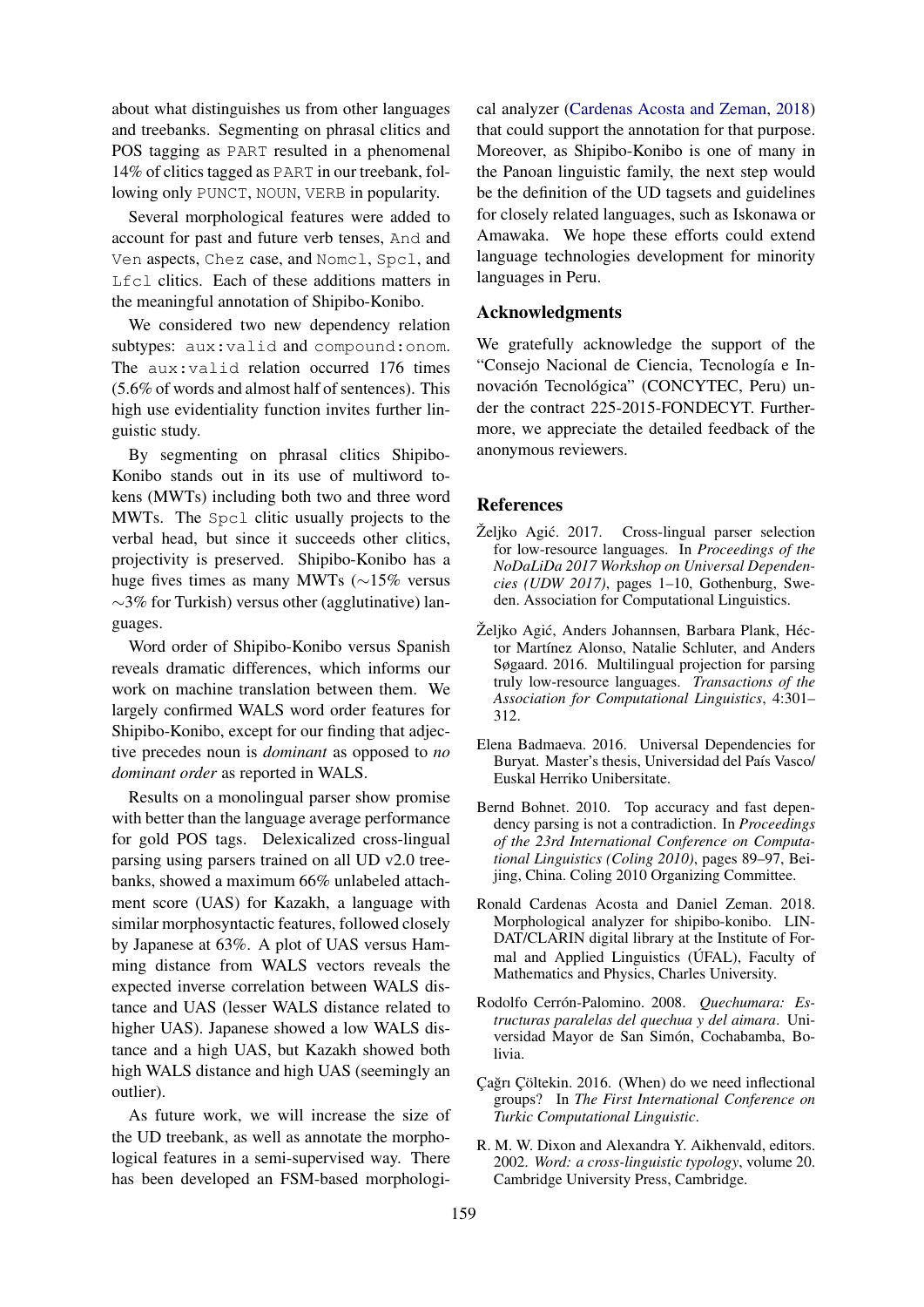- <span id="page-9-11"></span>Matthew S. Dryer and Martin Haspelmath, editors. 2013. *WALS Online - World Atlas of Language Structures*. Max Planck Institute for Evolutionary Anthropology, Leipzig.
- <span id="page-9-5"></span>Anna Endresen, Laura A Janda, Robert Reynolds, and Francis M Tyers. 2016. Who needs particles? A challenge to the classification of particles as a part of speech in Russian. *Russian Linguistics*, 40(2):103– 132.
- <span id="page-9-12"></span>Norma Faust. 1973. *Lecciones para el aprendizaje del idioma shipibo-conibo*, volume 1 of *Documento de Trabajo*. Instituto Lingüístico de Verano, Yarinacocha.
- <span id="page-9-2"></span>David W. Fleck. 2013. *Panoan languages and linguistics*. 99. American Museum of Natural History.
- <span id="page-9-10"></span>Yoav Goldberg, Reut Tsarfaty, Amir More, and Yuval Pinter. 2017. UD Hebrew HTB. http://universaldependencies.org/treebanks/ he\_htb/index.html.
- <span id="page-9-7"></span>Antoine Guillaume. 2009. Les suffixes verbaux de mouvement associé en cavineña. *Faits de Langues : Les Cahiers*, 1:181–204.
- <span id="page-9-3"></span>Martin Haspelmath. 2011. The indeterminacy of word segmentation and the nature of morphology and syntax. *Folia Linguistica*, 45(1):31 –80.
- <span id="page-9-0"></span>Manuel Mager, Ximena Gutierrez-Vasques, Gerardo Sierra, and Ivan Meza-Ruiz. 2018. Challenges of language technologies for the indigenous languages of the americas. pages 55–69.
- <span id="page-9-8"></span>Marie-Catherine de Marneffe, Timothy Dozat, Natalia Silveira, Katri Haverinen, Filip Ginter, Joakim Nivre, and Christopher D. Manning. 2014. Universal Stanford dependencies: A cross-linguistic typology. In *Proceedings of the Ninth International Conference on Language Resources and Evaluation (LREC-2014)*. European Language Resources Association (ELRA).
- <span id="page-9-9"></span>Héctor Martínez Alonso and Daniel Zeman. 2017. UD Spanish AnCora. http://universaldependencies.org/treebanks/ es\_ancora/index.html.
- <span id="page-9-1"></span>Rodolfo Mercado, José Pereira, Marco Antonio Sobrevilla Cabezudo, and Arturo Oncevay. 2018. ChAnot: An intelligent annotation tool for indigenous and highly agglutinative languages in Peru. In *Proceedings of the Eleventh International Conference on Language Resources and Evaluation (LREC 2018)*, Miyazaki, Japan. European Language Resources Association (ELRA).
- <span id="page-9-13"></span>Thomas Mueller, Helmut Schmid, and Hinrich Schütze. 2013. Efficient higher-order CRFs for morphological tagging. In *Proceedings of the 2013 Conference on Empirical Methods in Natural Language Processing*, pages 322–332, Seattle, Washington, USA. Association for Computational Linguistics.
- <span id="page-9-14"></span>Raikhangul Mukhamedova. 2015. *Kazakh: A comprehensive grammar*. Routledge.
- <span id="page-9-6"></span>Joakim Nivre, Željko Agic, Lars Ahrenberg, Maria Je- ´ sus Aranzabe, Masayuki Asahara, Aitziber Atutxa, Miguel Ballesteros, John Bauer, Kepa Bengoetxea, Riyaz Ahmad Bhat, Eckhard Bick, Cristina Bosco, Gosse Bouma, Sam Bowman, Marie Candito, Gülşen Cebiroğlu Eryiğit, Giuseppe G. A. Celano, Fabricio Chalub, Jinho Choi, Cağrı Cöltekin, Miriam Connor, Elizabeth Davidson, Marie-Catherine de Marneffe, Valeria de Paiva, Arantza Diaz de Ilarraza, Kaja Dobrovoljc, Timothy Dozat, Kira Droganova, Puneet Dwivedi, Marhaba Eli, Tomaž Erjavec, Richárd Farkas, Jennifer Foster, Cláudia Freitas, Katarína Gajdošová, Daniel Galbraith, Marcos Garcia, Filip Ginter, Iakes Goenaga, Koldo Gojenola, Memduh Gökırmak, Yoav Goldberg, Xavier Gómez Guinovart, Berta Gonzáles Saavedra, Matias Grioni, Normunds Grūzītis, Bruno Guillaume, Nizar Habash, Jan Hajič, Linh Hà Mỹ, Dag Haug, Barbora Hladká, Petter Hohle, Radu Ion, Elena Irimia, Anders Johannsen, Fredrik Jørgensen, Hüner Kaşıkara, Hiroshi Kanayama, Jenna Kanerva, Natalia Kotsyba, Simon Krek, Veronika Laippala, Alessandro Lenci, Nikola Ljubešic, Olga Lyashevskaya, ´ Teresa Lynn, Aibek Makazhanov, Christopher Manning, Cătălina Mărănduc, David Mareček, Héctor Martínez Alonso, André Martins, Jan Mašek, Yuji Matsumoto, Ryan McDonald, Anna Missilä, Verginica Mititelu, Yusuke Miyao, Simonetta Montemagni, Amir More, Shunsuke Mori, Bohdan Moskalevskyi, Kadri Muischnek, Nina Mustafina, Kaili Müürisep, Huyền Nguyễn Thị Minh, Vitaly Nikolaev, Hanna Nurmi, Stina Ojala, Petya Osenova, Lilja Øvrelid, Elena Pascual, Marco Passarotti, Cenel-Augusto Perez, Guy Perrier, Slav Petrov, Jussi Piitulainen, Barbara Plank, Martin Popel, Lauma Pretkalnina, Prokopis Prokopidis, Tiina Puolakainen, Sampo Pyysalo, Alexandre Rademaker, Loganathan Ramasamy, Livy Real, Laura Rituma, Rudolf Rosa, Shadi Saleh, Manuela Sanguinetti, Baiba Saulīte, Sebastian Schuster, Djamé Seddah, Wolfgang Seeker, Mojgan Seraji, Lena Shakurova, Mo Shen, Dmitry Sichinava, Natalia Silveira, Maria Simi, Radu Simionescu, Katalin Simkó, Mária Šimková, Kiril Simov, Aaron Smith, Alane Suhr, Umut Sulubacak, Zsolt Szántó, Dima Taji, Takaaki Tanaka, Reut Tsarfaty, Francis Tyers, Sumire Uematsu, Larraitz Uria, Gertjan van Noord, Viktor Varga, Veronika Vincze, Jonathan North Washington, Zdeněk Žabokrtský, Amir Zeldes, Daniel Zeman, and Hanzhi Zhu. 2017. Universal dependencies 2.0. http://hdl.handle.net/11234/1-1983. LIN-DAT/CLARIN digital library at the Institute of Formal and Applied Linguistics (ÚFAL), Faculty of Mathematics and Physics, Charles University.
- <span id="page-9-4"></span>Slav Petrov, Dipanjan Das, and Ryan McDonald. 2012. A universal part-of-speech tagset. In *Proceedings of the Eight International Conference on Language Resources and Evaluation (LREC'12)*, Istan-